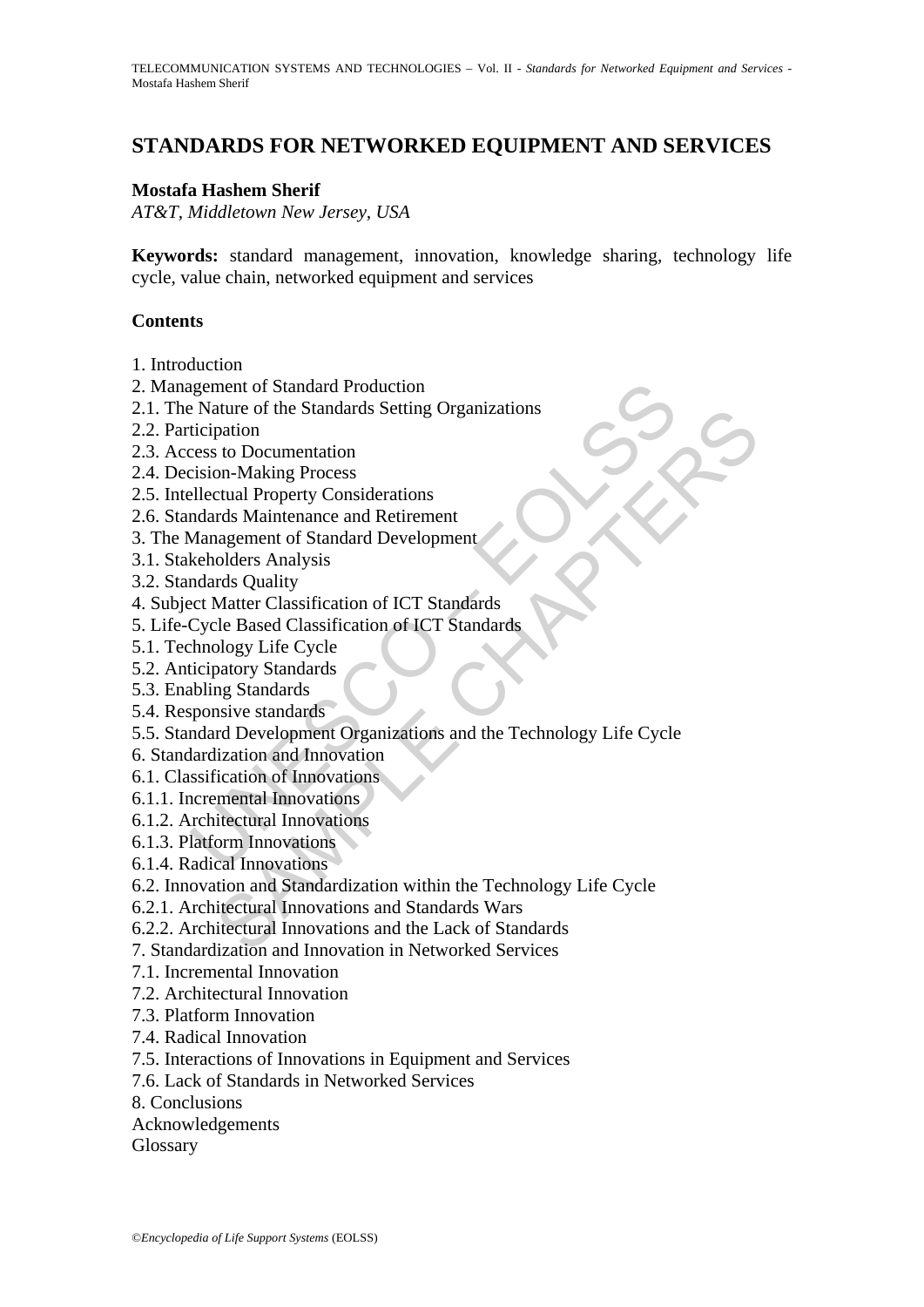### Bibliography Biographical Sketch

#### **Summary**

This chapter presents a methodology to understand the role of standardization in networked services and how to take them into account in technology planning and management. In particular, we show how successful standards depend on the integration of several streams of information, such as the nature of the innovation, the life cycle of the technology, and the level of details needed in the standards. We take advantage of studies on the management of innovation to gain insight into the role that external and internal standards play in the development of networked equipment and services.

#### **1. Introduction**

standards play in the development of networked equipment and s<br>
duction<br>
sommon understanding, procedures, rules and references are<br>
ns, public telecommunications services require specific agreeme<br>
involved (equipment manu ction<br>
common understanding, procedures, rules and references are useful in m<br>
public telecommunications services require specific agreements among<br>
olved (equipment manufacturers, network operators, service providers,<br>
In Whereas common understanding, procedures, rules and references are useful in many situations, public telecommunications services require specific agreements among the parties involved (equipment manufacturers, network operators, service providers, and end-users). In other words, standards are essential in a networked environment. Manufacturers depend on standard interfaces to build equipment that can talk to similar equipment made by other manufactures and that can be used by different network providers. Network providers, in turn, rely on standards to reduce uncertainties concerning equipment availability, their performance and interoperability. Service offers that are overlaid on these networks benefit from standards in reducing the complexities of day-to-day operations to focus on the service delivery process. Moreover, service providers depend on standards to define the framework of their agreements with other service providers or network operators, and to ensure end-to-end connectivity. Application developers need standards to achieve independence from network hardware and software systems. Finally, content providers and content managers (such as aggregators) depend on standards to have a uniform presentation of their products and to facilitate its distribution through multiple transport and distribution channels. In all these situations, increased standardization shifts the criteria on which competition is based from the basic functionalities to the overall service quality and performance. The diminishing role of governments in mandating the rules for telecommunications means that these agreements will be based on voluntary standards, i.e., there are no legal sanctions for not following them (even though the penalties may be economic). The consequence of their being voluntary is that standards reflect the business strategies of a particular industrial sector.

Inter-firm standardization in telecommunications has focused on the network elements and their subcomponents because the standardization is more obvious than in the case of network management or operation support systems. It is known that the value of a network increases with the number of its users – the so-called network externalities. The absence of a common interface standard is a burden on all parties. For example, having a dual digital transmission standard (the μ-law at 1544 kbit/s in North America and Japan with the A-law at 2048 kbit/s for the rest of the world) adds a step to all digital transmission equipment. Similarly, the fragmentation of the market for cellular telephony in the U.S. into islands of competing digital standards (IS-95, IS-136, GSM –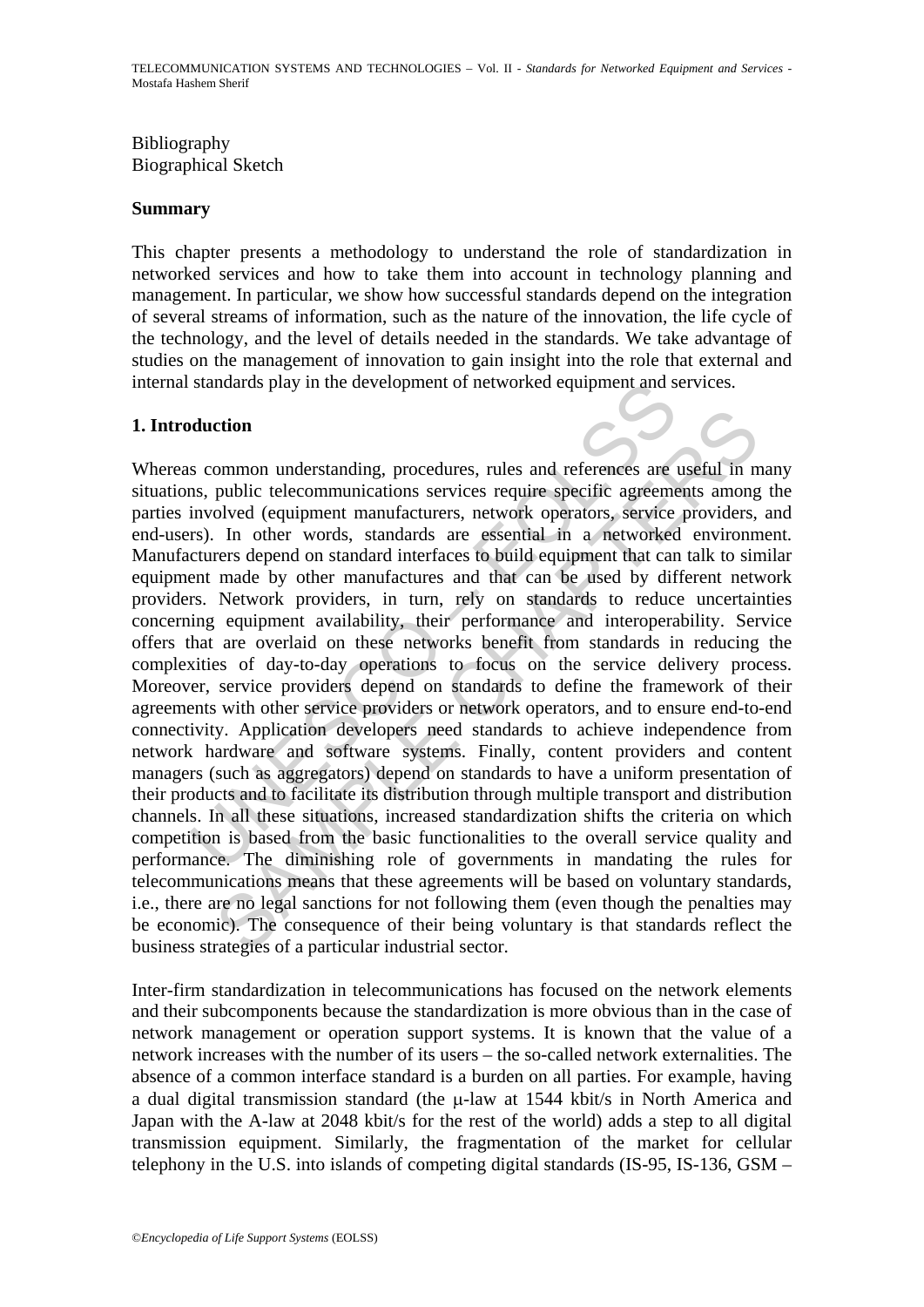Groupe Spécial Mobile – as well as Nextel/Motorola's proprietary systems) increases the cost of interconnection and prevents the consolidation of the industry.

Standards can be internal to an organization or external across an industrial sector, in which case they can be formally issued by a standards development organization or by a public agreement – typically, but not necessarily, through consensus – of interested parties assembled in an ad-hoc group or consortium. Standardized routines within each company define the various methods and procedures that eliminate the idiosyncrasies of relying on subjective judgments, which is exceptionally important in the case of emergencies or disaster recovery. Internal standards are therefore proprietary to a specific institution, with the goal of streamlining operations and increasing efficiency so as to reduce cost or to improve response.

fluit cost or to improve response.<br>
mmon thread of standards is the sharing of engineering informa<br>
in a given supply chain (suppliers, distributors, content providers<br>
so ther ways of information sharing, such as licensin on thread of standards is the sharing of engineering information among<br>given supply chain (suppliers, distributors, content providers and end-us<br>her ways of information sharing, such as licensing or patents, are legal v<br>ow The common thread of standards is the sharing of engineering information among all parties in a given supply chain (suppliers, distributors, content providers and end-users), whereas other ways of information sharing, such as licensing or patents, are legal ways to declare ownership and exclude others. Without a standard, the information sharing is typically secretive and selective. Furthermore, without a standard document, it may be difficult to satisfy the regulatory requirements of providing "complete and accurate" documentation, as in the protracted case between Microsoft and the European Commission. Because standards are one way of breaking the monopoly of knowledge, while patents enforce that monopoly, their overlap creates a predicament for standardization that, particularly for networking applications, is irresolvable unless the common good is given primacy over individual property rights.

Clearly, the technical aspects of standardization do not take place in a vacuum; the environment is defined by a combination of commercial and political factors. Furthermore, the way that people look at standards depends on their vantage point. As a consequence, it is important to define the parameters of the discussion in order to reach meaningful conclusions that can lead to decisions. Otherwise, we can only repeat obvious statements that standards can encourage or block innovation, foster trade or impose barriers by creating regional standards, etc.

# **2. Management of Standard Production**

The standard production process can be approached on several bases, such as the nature of the standards setting organization (government–sponsored, professional, or private), the criteria for participation, access to the documentation, the decision-making process, how intellectual property rights are considered, and how standards are managed throughout their life cycle. With globalization, the distinctions based on geographic locations, such as for country-based and regional standardization, are becoming less important because most standards have now a global scope.

### **2.1. The Nature of the Standards Setting Organizations**

There are three basic ways that an external standard is produced:

A body recognized one way or another by governmental authorities, in which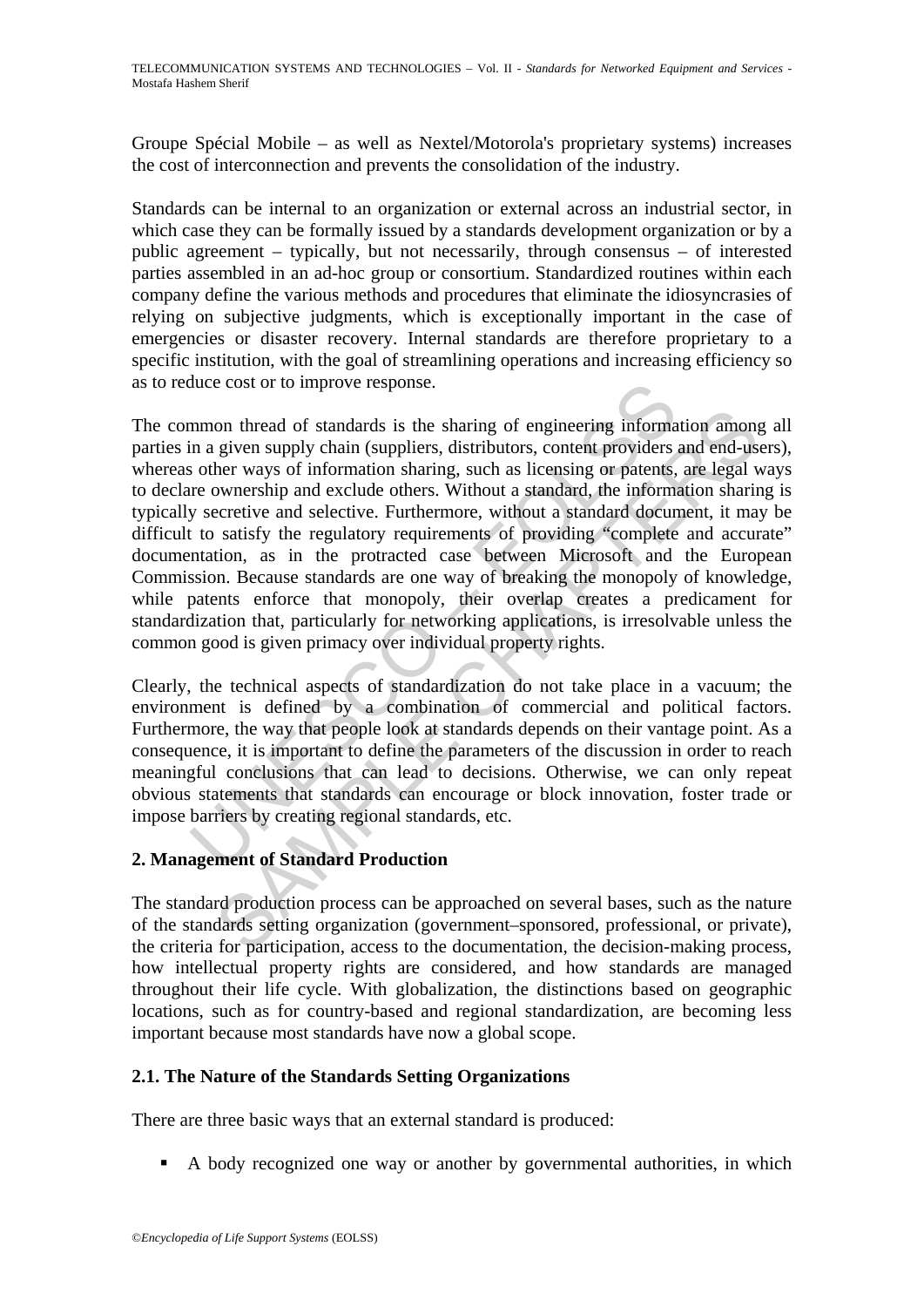case the standard is denoted as *de jure*

- An ad-hoc organization (a consortium of companies or a loose federation in the case of the open source movement) formed as a private initiative of interested parties
- The market power of a single supplier leading to a *de facto* standard.

The ad-hoc nature of a consortium means that its existence is tied to a specific technology, e.g., the Frame Relay Forum was focused on frame relay technology and the World Wide Web Consortium (W3C) is reserved the Web. When the scope of a consortium activity expands and it becomes recognized by various authorities, it moves closer to *de jure* organizations, as in the case of the Internet Engineering Task Force (IETF).

tive of the nature of the standards body, it typically appoints ar) nominated by one of more members to manage the process ment. Thus, the rapporteur's selection is not an open process. S is the availability of experts, i. e of the nature of the standards body, it typically appoints a rapporteun<br>ominated by one of more members to manage the process for standard set<br>e availability of experts, i.e., knowledgeable, motivated and commin<br>t. Thus, Irrespective of the nature of the standards body, it typically appoints a rapporteur (or convener) nominated by one of more members to manage the process for standard development. Thus, the rapporteur's selection is not an open process. Standard setting requires the availability of experts, i.e., knowledgeable, motivated and committed individuals that carry out the necessary work of drafting the standard. Their contributions represent the views of the various institutions that are sponsoring the standards development by proposing technical designs and selecting their delegates. The rapporteur's authority among these experts is of an informal nature. It is based on the respect of other participants gained through experience and knowledge, as well as on the fairness exhibited in conducting the proceedings. The rapporteur organizes the meeting agendas at his or her discretion but has very little formal authority over the content or the quality of the contributions that drive the activities. The same institutions have no control over the conduct of the negotiations and discussions in hallways. The main control that a standard organization has is to revoke the mandate of the rapporteur. The description of this process highlights several important points. The costs of making these experts available are borne by companies and institutions that sponsor their participation, but the sponsors have loose control over their representatives and what they agree to. Next, not all attendees can be active contributors so they join as interested observers. The standard organization that owns the standard has no direct control over the end product in terms of timing, quality, etc. It only monitors whether the rules were followed during the standards process. 'End-users' only very rarely participate in the process; either directly or indirectly. Similarly, public institutions at large, which may have to face the consequences of the standard in terms of education, quality of life, health hazards, environmental impact, job loss or creation, etc., are less likely to be represented than commercial interests.

It is clear that in the development of external standards, the overall chain of authority is very weak. At any one time, none of the stakeholders has complete information or direct control over the outcome of the process. More explicitly, the assumption of transparency that is essential for a perfect market is not satisfied. In addition, except in some de jure situations, where the process can be theoretically under the control of the representatives of the people in their government, technical standardization enshrines the power of an oligarchy of technocrats with limited accountability. This fact can be obscured by the rhetoric about "democracy" and "openness."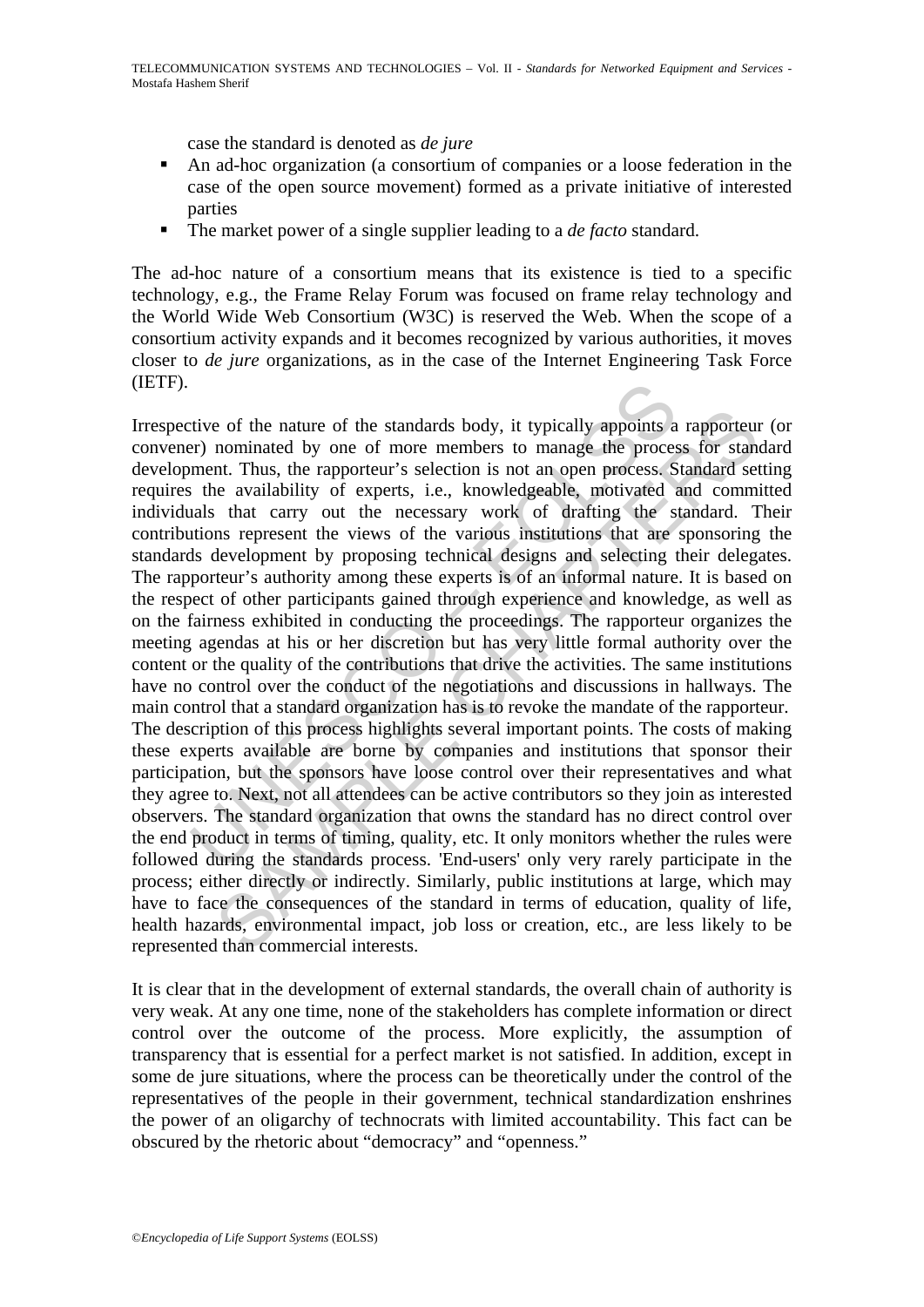### **2.2. Participation**

The barriers to participation in standardization activities are threefold: technical expertise, cost, and the governance of the standards body. Regarding governance, the various standard organizations differ on the criteria for membership and how open they are to different categories of members. For example, to ensure worldwide representation, the International Telecommunication Union (ITU) sets its membership fees through a sliding scale depending on the country revenue. In contrast, during the Cold War, participants in the IETF had to be vetted by the US Federal authorities. In the end nevertheless, the main contributors are always from advanced countries. Finally, the IETF maintains the fiction that attendees do not represent anyone but themselves.

### **2.3. Access to Documentation**

The output of the standard process falls into two general categories: work-in-progress documents and final standards. The work-in progress relates to individual proposals, meeting reports, attendance lists, draft documents, etc.

The various organizations differ in how they make their documents available in terms of format and cost. Among the major standards organization, the IETF is unique in that both its work-in-progress documents and its final texts are published without restriction. The documents, however, are only available in English. Other international organizations publish their output in several languages.

### **2.4. Decision-Making Process**

The decisions on approval can be made according to several criteria:

- ress to Documentation<br>put of the standard process falls into two general categories: we<br>nts and final standards. The work-in progress relates to indivia<br>reports, attendance lists, draft documents, etc.<br>ious organizations d Solutional standard moving and the hand of a general categories: work-in-prog<br>and final standards. The work-in progress relates to individual propo<br>ports, attendance lists, draft documents, etc.<br>sorganizations differ in ho The vote in the ITU is on a country basis, a fact that could lead to some distortions. Block voting of the European Countries would put at a disadvantage other interests such as the US, Japan or Canada. To counteract this situation, a US multinational may try to establish a presence in European countries (joint ventures, acquisitions, etc.) to influence the decision process in national delegations of one or more European countries before participation in the ITU deliberations.
- The decision can be in the hand of a general assembly of paying members.
- The IETF encourages participation through open mailing lists; however, the discussions are conducted through a specific protocol with the peculiar variant of English used among "net heads." The final decision, however, is the prerogative of "enlightened despots," the areas directors who have an unchallenged control over the standardization decisions in their respective areas on the presumption that only technical considerations will be their guide.

The expression "due process" is used whenever the process is transparent and decisions are taken after considering the various views, objections and balancing arguments based on experimental data or facts. Typically, this includes an appeals mechanism to review procedural complaints regarding any action or lack thereof. However, while it is true that the governance processes differ with respect to who is a member, how a design becomes acceptable to the parties interested in a solution, and how the minority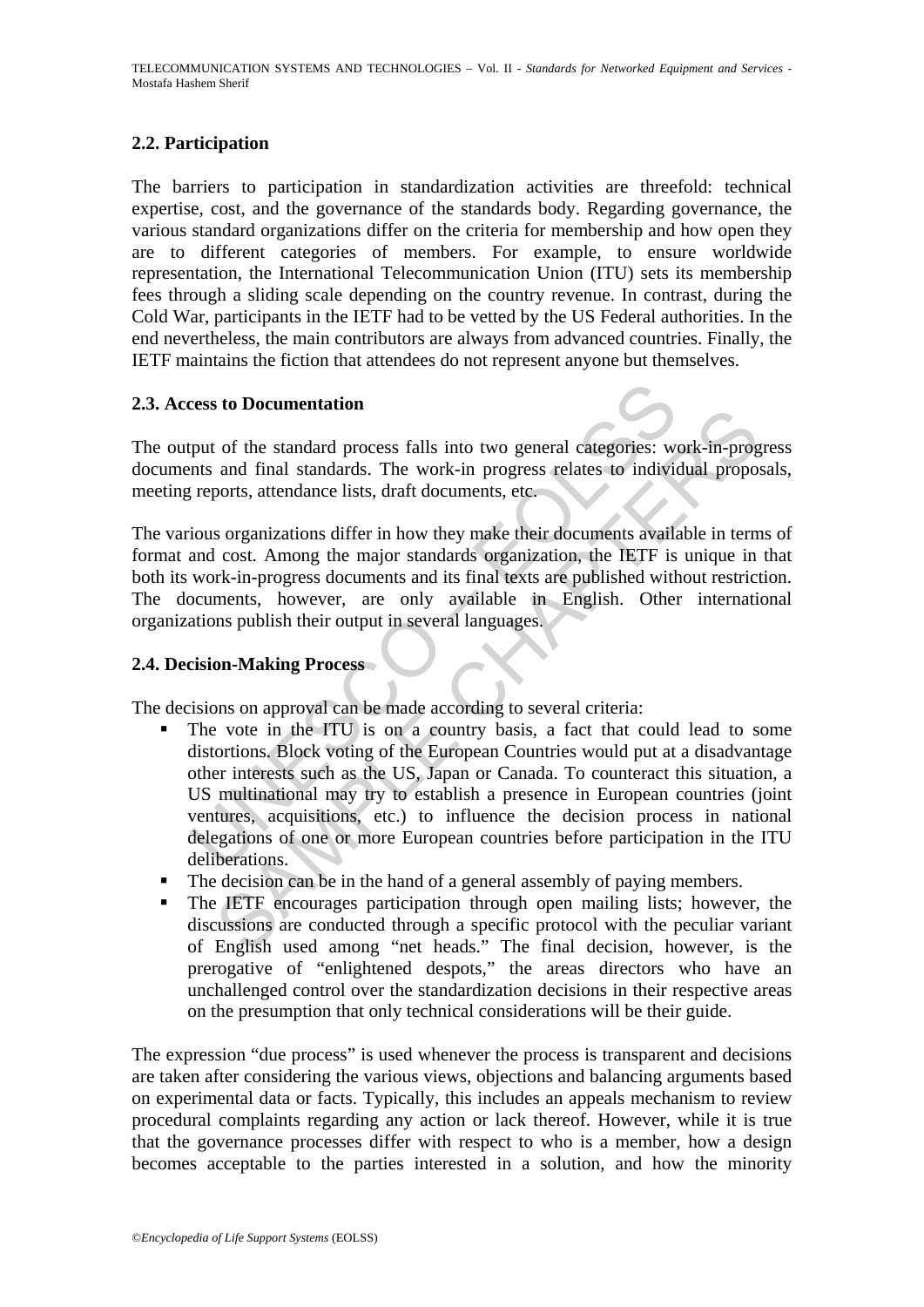opinions are treated, the ultimate decisions remain in the hands of technocrats reflecting the political and economic biases of the times.

### **2.5. Intellectual Property Considerations**

Patent protection and licensing of intellectual property rights (IPR) affect standardization in several ways. First, standard bodies have to define a policy for dealing with any claimed rights that participants may have on the standards, such as disclosure of patents, as well as the licensing conditions for that knowledge. Without such an explicit policy, there could be unpleasant surprises after a standard has been approved. Such a policy, however, does not prevent long negotiations to license what has been standardized. One main reason is that complex systems include ideas from many parties, so that licensing becomes a time-consuming task, unless some licensing pool is established. Second, IP conditions are not uniform across standard bodies, which may stymie document exchange across standard bodies, thereby increasing the hurdles to industry-wide collaboration. In general, however, standard development organizations do not want to get involved in patent litigations. It is clear that there are linkages between IPR and standards and that, through these linkages, laws and regulations affect standardization.

### **2.6. Standards Maintenance and Retirement**

In standardized. One main reason is that complex systems included<br>articles, so that licensing becomes a time-consuming task, unless<br>tatalished. Second, IP conditions are not uniform across standard<br>mie document exchange ac Ess, so that necessing eccounses a time-consisting case, theses standard bodies, whis solutions are not uniform across standard bodies, where electurent exchange across standard bodies, thereby increasing the hurd yerd col Standards are not only developed and issued; they have to be maintained and updated to reflect field experience and then finally withdrawn. Formal organizations have a longterm perspective, in terms of time and technologies, which allows them to take into account multiple interests and to manage the on-going support of standards through updates, revisions, corrections, etc. A standard consortium refers to an ad-hoc alliance of companies and organizations financed by membership fees to resolve a specific interoperability problem, typically when a new networking technology is being developed. The focus can be technical, marketing or a combination of the two to build the network externalities through standard promotion. The single focus of an alliance allows it to have results quickly, at least initially, but the consortium life-span is limited, irrespective of the technology success in the market place: it is sustained as long as the members are willing to support it. Once a consortium disbands, the specifications that they have adopted become orphaned, i.e., the standards that were developed will not be supported in terms of fixing defects or supporting migration to future systems. In other words, the lack of accountability is inherent in the structure of consortia.

### **3. The Management of Standard Development**

From a process viewpoint the management relates to the procedures exercised to ensure that the output of the work is logically consistent with itself and that it meets the scope and the technical requirements that the various stakeholders have defined.

### **3.1. Stakeholders Analysis**

The process of standard development has many stakeholders, as illustrated in Figure 1. The list of stakeholders includes the following: members of the technical committees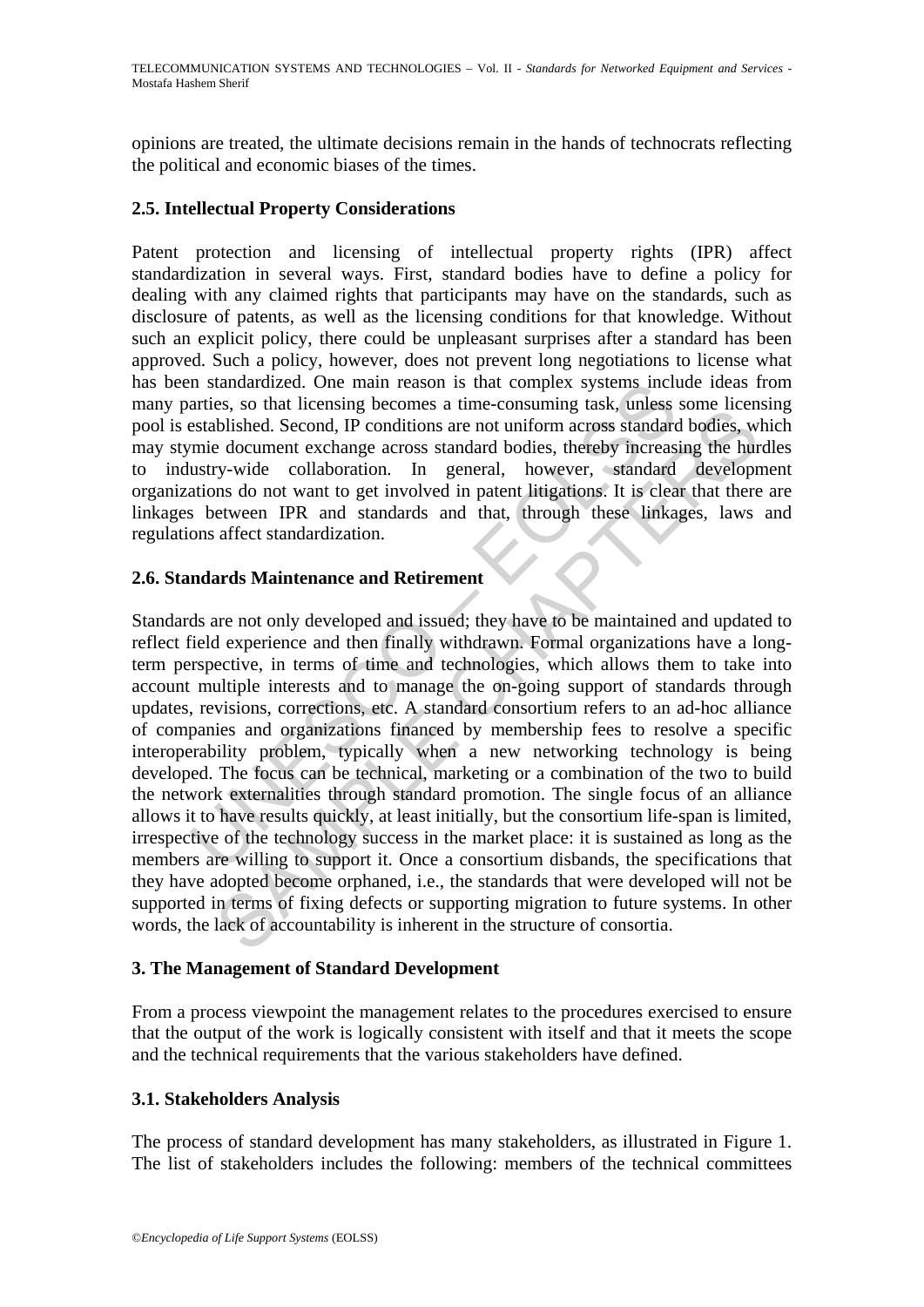that develop the standards; the technical organizations that carry the expenses of developing technical contributions and/or sending their representatives to these standards bodies; the standard development organizations that host the meeting space and approve the specifications; the product or service organizations that will use the standard; the end-users of the products incorporating the standards; the public and political institutions concerned with the outcome, etc. One way to organize these various elements is to use typical marketing terminology. Here, the 'suppliers' are the participants that bring in technical contributions, thereby shaping the direction and content of the standards. Members of the committee usually represent the interests of the 'sponsors,' the various companies or official entities that finance their participation. The 'producer' is the technical committee that merges various contributions into a coherent text to be approved by the attendees. The 'owner' of the standard, at least from the copyright perspective, is the standards body. Once the standard document is published, 'consumers' use it to design products or services that will embody the specifications and put them in the hands of 'end-users.' End-users may be in a large firm or institution, a small or medium enterprise or individuals at large.

It ext to be approved by the attendees. The 'owner' of the standary<br>pyright perspective, is the standards body. Once the standard<br>gd, 'consumers' use it to design products or services that wi<br>ations and put them in the han Franchiscone, is alternative to design products or services that will embody<br>
Consumers' use it to design products or services that will embody<br>
ons and put them in the hands of 'end-users.' End-users may be in a large<br>
on It is worth noting that, although the suppliers and the consumers may come from different divisions of the same company, their concerns are not necessarily identical or totally congruent. The developers of a design may be seeking compatibility with existing product lines, cost reduction, or ease of implementation, while other stakeholders may give priority to the robustness and quality of the specification. Furthermore, the timeliness of information and communications technologies (ICT) standards may depend on the time window of interest, which is not the same for manufacturers or service providers and which depends on the target audience of the product or service that embodies the standard (large consumer market, specific industrial sector, etc.). Governments may be representing several of these constituencies, particularly those that are not participating in the process, or they may be totally captured by some specific dominant interests. In any event, their interest may not be necessarily congruent with that of large multinational manufactures or service providers.



Figure 1: Supply chain in standard development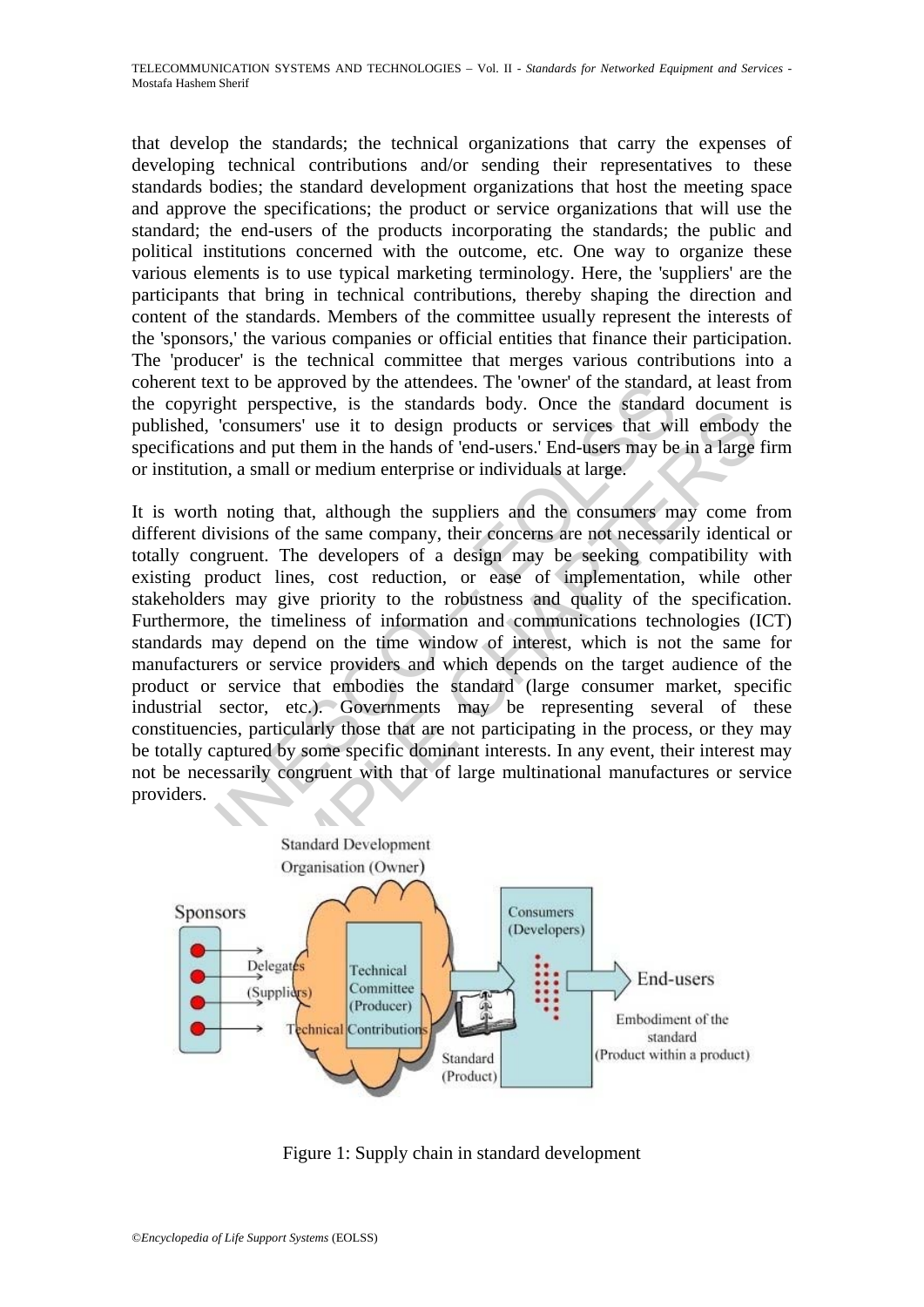ICT standards attempt to meet a multiplicity of needs that have different time horizons (time to market, time to scale, time to profitability, etc.). For example, as shown in Figure 2, there is a difference in the time windows of interest of equipment vendors and service providers that use the same technology.



Figure 2: Phasic relation of the technology cycles for equipment and services (Copyright 2006, Idea Group Inc., Advanced Topics in Information Technology, Standards and Standardization Research. Reprinted with permission)

## **3.2. Standards Quality**

France Control of the technology cycles for equipment<br>Equipment<br>Time<br>gure 2: Phasic relation of the technology cycles for equipment and<br>pyright 2006, Idea Group Inc., Advanced Topics in Information T<br>Standards and Standard Examplement<br>
Search Content Comparison<br>
For Equipment<br>
Equipment<br>
For Equipment<br>
Sight 2006, Idea Group Inc., Advanced Topics in Information Technology,<br>
tandards and Standardization Research. Reprinted with permission)<br>
a Readability, completeness and correctness of the standard are essential characteristics. Complex specifications, however, are written over a period of time and typically involve many compromises. Inevitably, ambiguities can creep in, sometimes intentionally, but more often because of the way the concepts have evolved while the standard was being developed. Frequently, justifications for the choices made and any supporting documentation could be useful in resolving these ambiguities. Some technical editors solve this problem by including explanatory material; however, because this is not considered an essential part of the standardization process, the information in these notes may be incomplete. Internal inconsistencies or ambiguities typically cause erroneous and/or incompatible implementations, a problematic result in networked applications and services. These deficiencies can cause significant damage if the equipment and/or services developed according to them have to be retrofitted.

Specifications with pseudo-code or formal languages are unequivocal and can be checked with automatic verification tools. Methods for structured software design such as reviews ("walk-throughs") can be used to identify inaccuracies and inconsistencies. Lastly, translation into a different language has the positive side-effect of forcing an independent and thorough analysis of the semantics.

A complementary approach to manage specification quality is to test the interoperability of different implementations to determine if the desired end-to-end functionalities can be achieved. In a perfect world, implementations of new specifications should be able to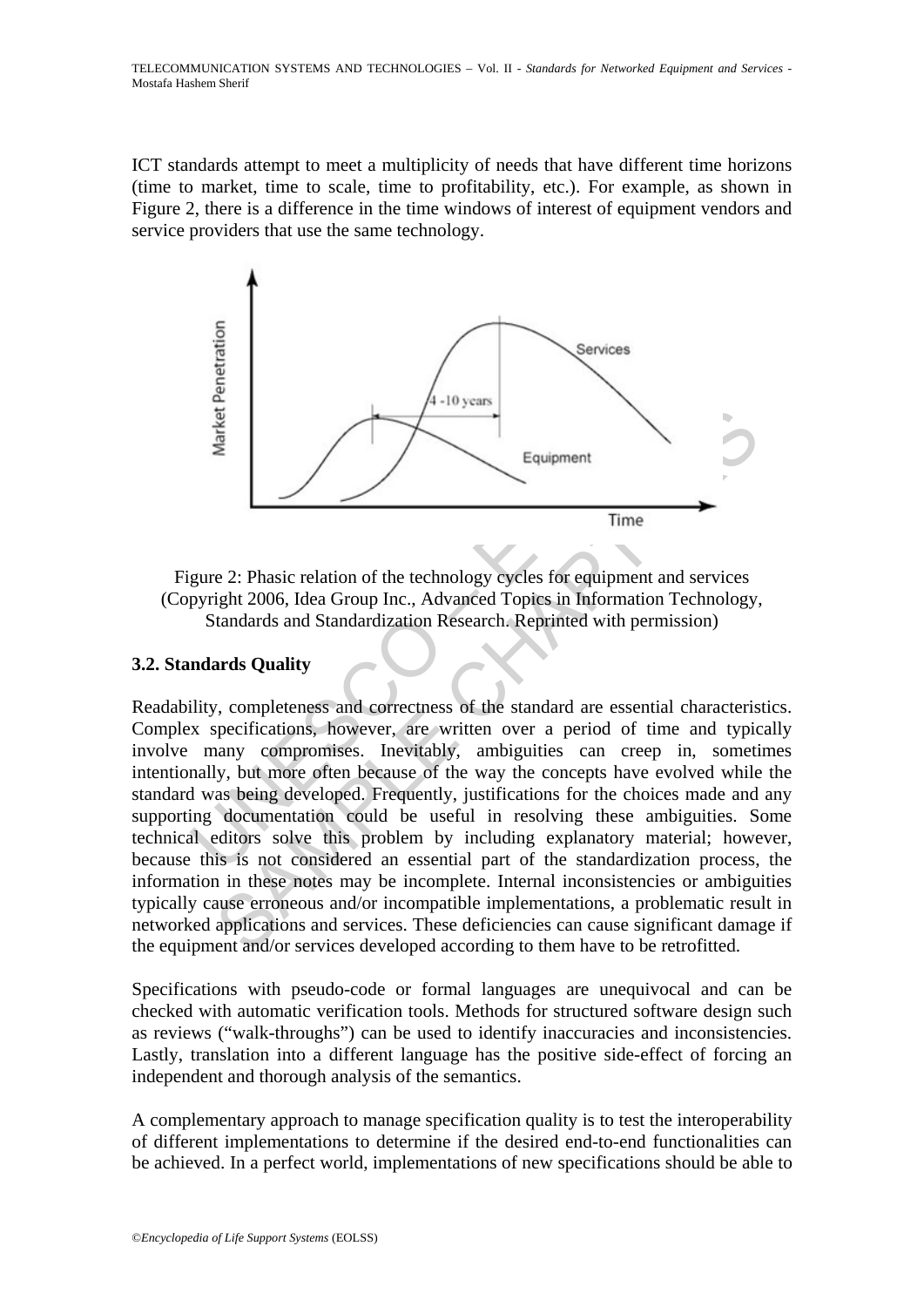interoperate with those already being used and with other specifications being developed. This adds another layer of needed cooperation among the various active committees of a given standard organization and with other organizations as well. This often means that the various sponsors should harmonize the various development initiatives within their own development teams.

Attempts at improving the governance of standards have focused on automation and electronic document submission to enhance collaboration and reduce costs. This is perhaps because all stakeholders would agree on that step. Digging a little bit deeper, one would discover that the meaning of quality is not the same for each of the stakeholders of the standardization process. For example, operators tend to select the standards that are:

- **implemented by more than one vendor,**
- as transparent to the end-user as possible,
- $\blacksquare$  flexible in their evolution,
- simple to maintain and support, and
- able to interwork with other operator-networks and end-user equipment and devices

On the other hand, equipment vendors would like to dominate markets with unique products and would like to market their products as quickly as possible.

Is that are:<br>
implemented by more than one vendor,<br>
sas transparent to the end-user as possible,<br>
flexible in their evolution,<br>
simple to maintain and support, and<br>
debte to interwork with other operator-networks and end-u blemented by more than one vendor,<br>
ransparent to the end-user as possible,<br>
tible in their evolution,<br>
the to maintain and support, and<br>
to interwork with other operator-networks and end-user equipment<br>
rices<br>
ter hand, e It is tempting to extend the principles of Total Quality Management (TQM) to improve the quality of the standard process; unfortunately, these principles are oriented towards internal processes within a firm to ensure mass delivery of products or services and do not consider collaborative efforts across firm boundaries. If we measure quality as conformance to requirements as advocated by Crosby, we face the fact that standards development organizations write their own terms of reference based on participants' contributions. Moreover, the commercial and strategic goals of the participants are never explicitly stated, so the technical requirements may be silent on specific constraints related to their marketing plans or their technological capabilities. Deming's approach emphasizes the uniformity and the predictability of the production process to reduce cost and increase reliability. 'Uniformity' and 'predictability' would then mean that the rules are constant across all standards, that all standards pass through the same approval process and that the layout and organization of the final documents are the same. It is not clear, however, what advantages these characteristics that apply to mass production would give to the one-of-a-kind operation that characterizes standards production.

Juran's measure of quality stresses fitness for use. This measure was generalized by the 2nd edition of the ISO 9000 standards series to the satisfaction of the needs and expectations of stakeholders. Unfortunately, not all stakeholders are equally involved in the standardization process. Even when 'user requirements' are available, they are usually high-level expectations that need to be translated into requirements for subsystems or components. Clearly, the traditional criteria for TQM do not address collaborative efforts performed outside the firm.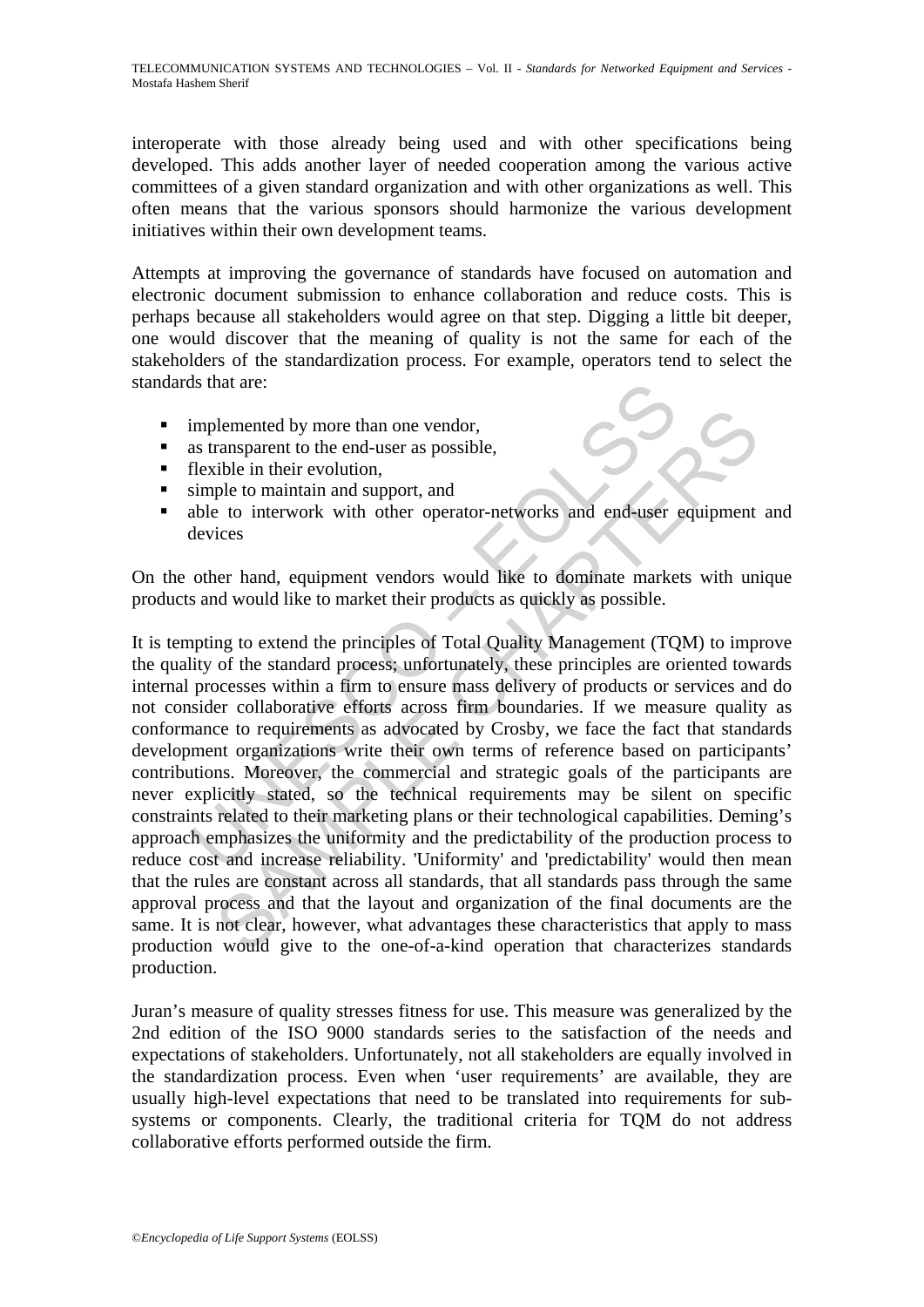If the production of a standard is treated as a project, then the methodologies used for project quality management can be adopted to the unique effort of producing interface specifications. One obvious difference of the standard setting process from other projects is that the participants and the necessary expertise depend on the willingness of the various sponsors, even though they are often competitors in the market place.

## **4. Subject Matter Classification of ICT Standards**

The typical way to classify standards is to refer to the subject matter that is being standardized. Accordingly, there are basic or reference standard, interface standards, verification standards and quality standards.

*Basic or Reference standards* are standards related to terminology, quantities or units, data elements, reference models, etc.

*Interface standards* define the functional specifications and/or the design requirements of various entities to enable them to function together, and/or how to evaluate the performance of the implementations. They can be further defined into several subcategories based on how strict is the interface protocol:

- *Similarity standards* define aspects that have to identical on both sides of the communication link, as well as the allowed variations or tolerances, if any. Examples include the nominal values of signal levels, the shapes (or masks) of current pulses, coding algorithms for streams of interactive speech or video, algorithms for line coding for transmission of signals, encryption algorithms, error-correction codes, and so forth.
- *r Reference standards* are standards related to terminology, quaments, reference models, etc.<br> *e standards* define the functional specifications and/or the designuse entities to enable them to function together, and/or eyerare simularias are standari encoded to entimology, quantues or a<br>transfar a fermine and the functional specifications and/or the design requirem<br>entities to enable them to function together, and/or how to evaluate<br>enti *Compatibility (interoperability) standards* are typically in the form of profiles, functional specifications, interface templates, user agreements or implementation agreements to designate a fixed subset of options that are needed to perform a given service using the same technology under standardization. It should be noted that there is a difference between compatibility standards and portability standards. Interoperability is related to networked applications while portability is an attribute of a software product that can be used with different hardware platforms.
- *Flexibility Standards* focus on the capability of a single network element to interoperate with legacy or future systems by negotiating the parameters of communication. In other words, flexibility is an attribute related to the effect of time and technology differences on compatibility.

*Verification standards* consider the observed behavior of the implementation under test. They include:

- Performance standards that define the boundaries of acceptable behavior
- Measurement standards that describe methods to be used to verify whether the performance criteria are met
- Conformance standards to assess the implementation of complex communication protocols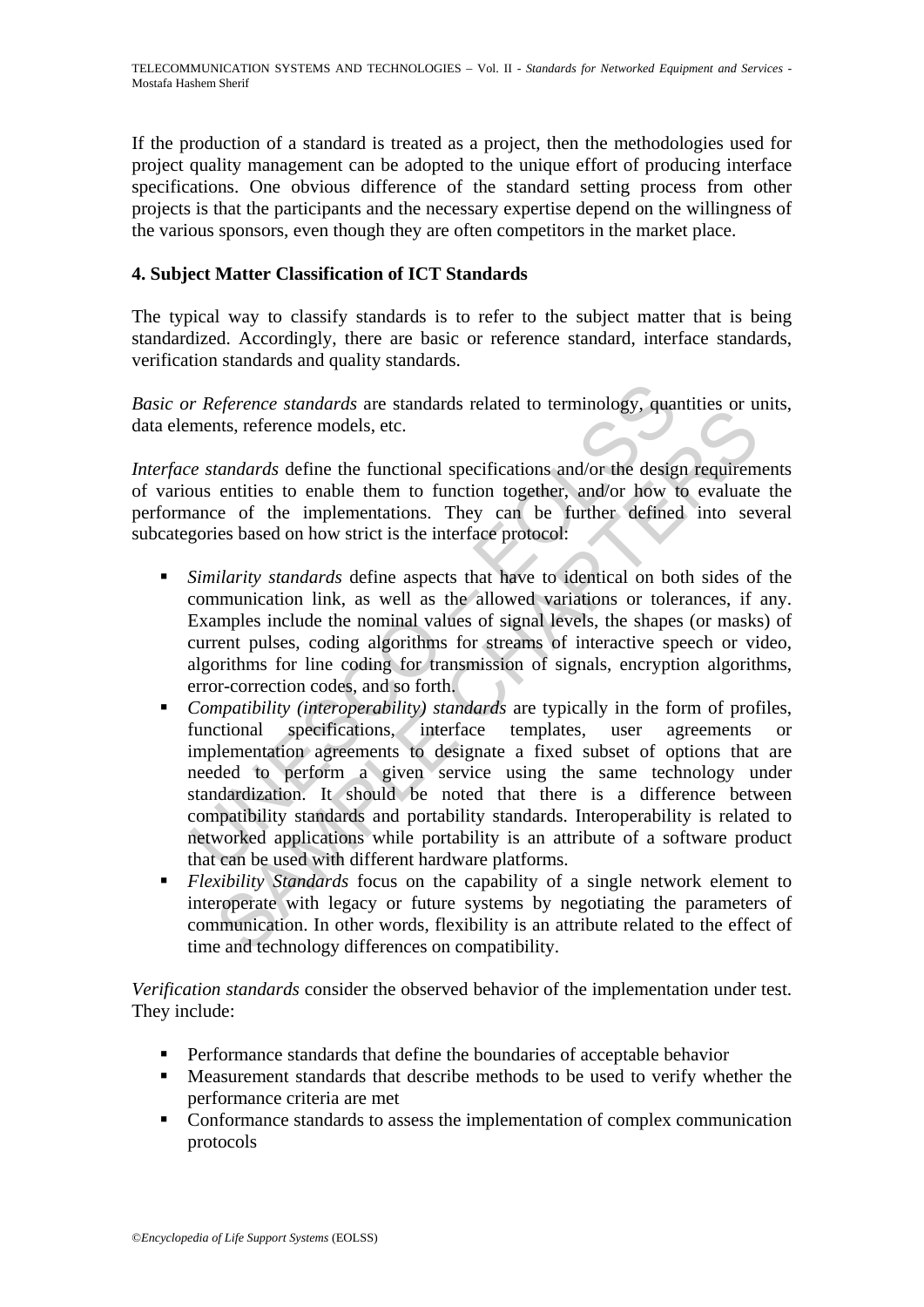*Quality standards* define the set of requirements that a process has to meet to ensure a certain level of quality. The series of ISO 9000 standards is a good example; but there are many others that define, for example, the quality of a billing system or of network operations, etc. In particular, the quality of a telecommunication service results from the collective effect of the performances at several layers. Assessment of the performance involves a mixture of subjective and objective parameters to assess the quality of transmission in the presence of impairments. It covers the user-interface to the service offers, the network performance from the aspects of switching and transmission, as well as the operational aspects and the service support functions. As explained earlier, these quality standards do not assist in having a high quality standard production.

and the causaring and the search of standard is extremely useful for bitter the pear of the formation after the search of information after the effection. However, such a classification does not help in dization in terms o in proses occasion in a claim and since and control means of the since the since the since the since the speed of development<br>tion in terms of the nature of the content or the speed of development<br>oloning tool for standard The subject matter classification of standard is extremely useful for bibliographic and reference purposes because it facilitates the search of information after the standards has been defined. However, such a classification does not help in planning for standardization in terms of the nature of the content or the speed of development. A forward-looking tool for standardization planning that uses the technology life cycle is explained in the following section.

# TO ACCESS ALL THE **30 PAGES** OF THIS CHAPTER, Visit: http://www.eolss.net/Eolss-sampleAllChapter.aspx

#### **Bibliography**

- - -

Abernathy, W. J. and V. B. Clark (1985). Mapping the winds of creative destruction. *Research Policy* **14**  (1), 2-22. [This is the classical paper that showed how to distinguish the various types of innovations].

Baskin, E., K. Krechmer, and M. H. Sherif. (1998). The six dimensions of standards: Contribution towards a theory of standardization. In: Lefebvre, L. A., R. M. Mason, and T. Khalil (Eds.), *Management of Technology, Sustainable Development and Eco-Efficiency,* Elsevier, Oxford, U.K., pp. 53–62. [This is the first attempt at classifying the standards according to the interface to be standardized].

Betz, F. (1993*). Strategic technology management*, New York. McGraw-Hill. [Another classic in the field of management of technology].

Bolin, S., Ed. (2002*). The standards edge*. Ann Arbor, MI, Sheridan Books/Bolin Communications. [The first of a series of annual conferences sponsored by Sun on the management of standards].

Christensen, C. M. (1997). *The innovator's dilemma: When new technologies cause great firms to fail*. Boston, MA, Harvard Business School Press. [This book popularized Abernathy and Clark's classification for the business community].

Crosby, P. B. (1979). *Quality is free. The art of making quality certain*, New York, Mc-Graw Hill. [One of the classics in the field of total quality management].

De Vries, H. (1999). *Standards for the nation; Analysis of national standardization organizations*,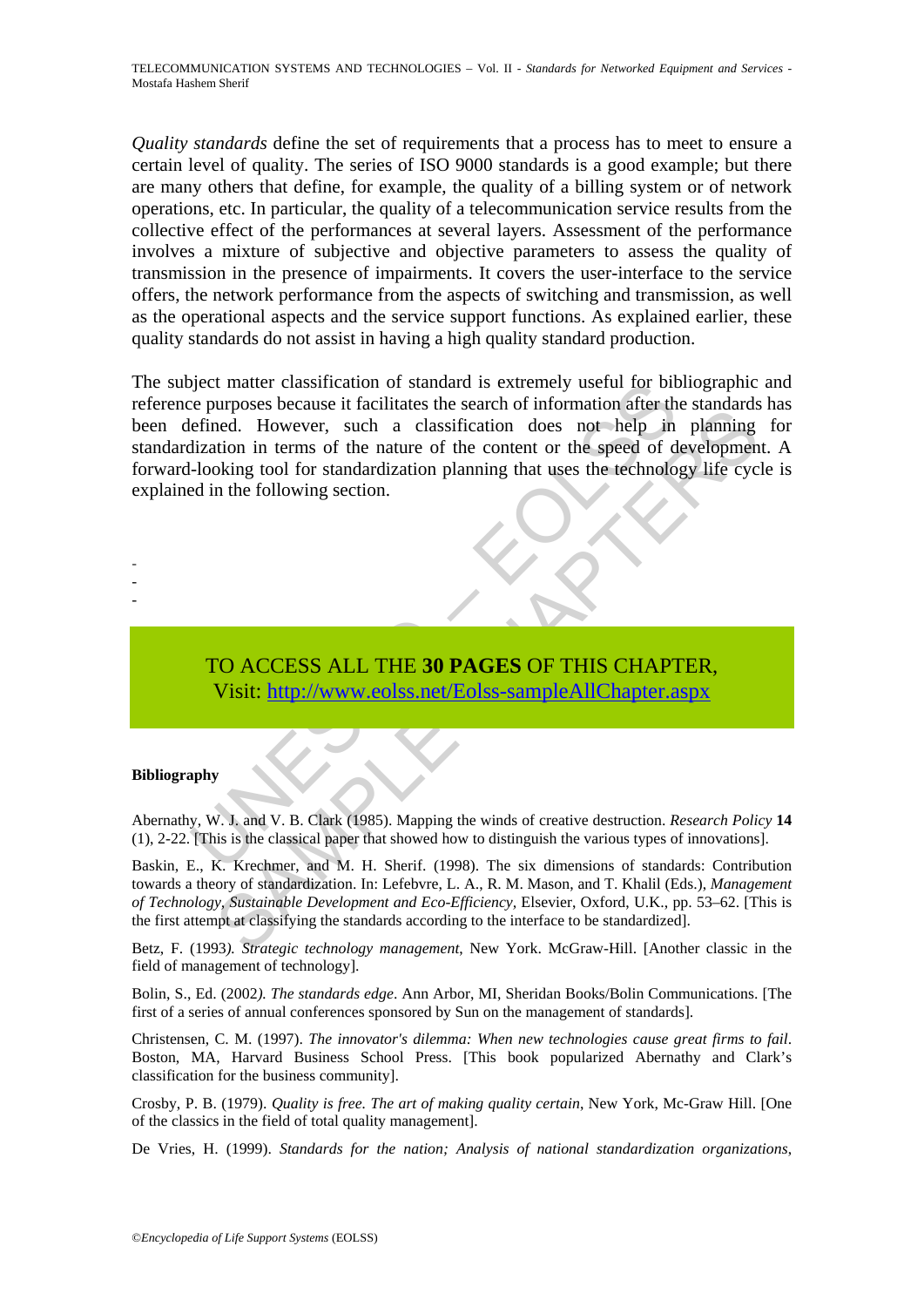TELECOMMUNICATION SYSTEMS AND TECHNOLOGIES – Vol. II - *Standards for Networked Equipment and Services* - Mostafa Hashem Sherif

Boston, Kluwer Academic Publishers. [This hard-to-find book describes the services that national standardization organizations offer on the basis of real life experience in the Dutch standardization institute].

Deming, W. E. (1986). *Out of the crisis*, Massachusetts Institute of Technology, Center for Advanced Engineering Study, Cambridge, MA. [Deming was one of the leading authorities in the quality movement, first in Japan, then in the United States].

Egyedi, T.M., K. Krechmer, and K. Jakobs, Eds. (2003). *Proceedings of the 3rd IEEE Conference on Standardization and Innovation in Information Technology*, SIIT 2003. [SIIT is the major conference concerned with the development, implementation and diffusion of standards in telecommunications and information technology].

Egyedi, T.M. and M. H. Sherif Eds. (2005). *Proceedings of the 3rd IEEE Conference on Standardization and Innovation in Information Technology*, SIIT 2005.

European Telecommunications Standards Institute (ETSI). Making better standards: Practical ways to success. http://portal.etsi.org/mbs.

Telecommunications Standards Institute (ETSI). Making better standards:<br>ttp://portal.etsi.org/mbs.<br>
K., Ed. (2000). *Information technology standards and standardization: A g* PA, Idea Group Publishing. [Dr. Kai Jakobs, fr *liforcial estionglinis.*<br> *A* (2000). *Information technology standards and standardization: A global perspection.* Information electrology standards studies as a recognized academic please Group Publishing. [Dr. Kai Jako Jakobs, K., Ed. (2000). *Information technology standards and standardization: A global perspective.* Hershey, PA, Idea Group Publishing. [Dr. Kai Jakobs, from the University of Aachen in Germany, is a major driving force behind the current efforts to establish standards studies as a recognized academic discipline].

Jakobs, K., Ed. (2006). *Advanced topics in information technology standards and standardization research*. Vol. I, Hershey, Idea Group Publishing.

Jacobs, K. and R. Williams, Eds. (1999). *Proceedings of the 1st IEEE Conference on Standardization and Innovation in IT*, SIIT'99.

Juran, J. M. (1992). *Juran on quality by design. The new steps for planning quality into goods and services*. New York, Free Press. [Juran, along with Deming and Crosby, formed the troika of the total quality management movement].

Khalil, T. (2000). *Management of technology: The key competitiveness and wealth creation*, Boston, McGraw-Hill. [This book is written by the founder and president of the International Association for Management of Technology, IAMOT].

Knutson, J. and I. Bitz. (1991). *Project management. How to plan and manage successful projects*, American Management Association, New York. [An accessible book on project management written by a leading practitioner and educator].

Kuhn, T. S. (1970). *The structure of scientific revolutions*, 2nd ed. Chicago, The University of Chicago. A very good outline and study guide of this book by Professor Frank Pajares of Emory University is available at www.emory.edu/EDUCATION/mfp/Kuhn.html. [The landmark book that has shaped the modern understanding on the evolution of scientific theories and, by extension, technology].

Project Management Institute. (2000). *Guide to the Project Management Book of Knowledge* (PMBOK® Guide), Newtown Square, PA. [This reference book on project management is quite boring and hard to read but must be mentioned for completeness].

Sherif, M. H. (2001). A framework for standardization in telecommunications and information technology, *IEEE Communications Magazine*, **39** (4), 84-100, April. [This paper and the following three document the evolution of my thoughts on the subjects discussed here].

Sherif, M. H. (2003a). When is standardization slow? *J. of IT Standards & Standardization Research*, **1** (1), 19–32. [A method to assess the adequacy of standardization speed is proposed].

Sherif, M. H. (2003b). Technology substitution and standardization in telecommunication services. In: Egyedi, T. M., K. Krechmer and K. Jakobs (Eds.), *Proceedings of the 3rd IEEE Conference on Standardization and Innovation in Information Technology*, SIIT 2003, pp. 241–252. [This paper demonstrates the phasic shift between the technology cycles of manufacturers and service providers and how it affects standardization].

Sherif, M. H. and D. K. Sparrell. (1992). Standards and innovation in telecommunications. *IEEE*